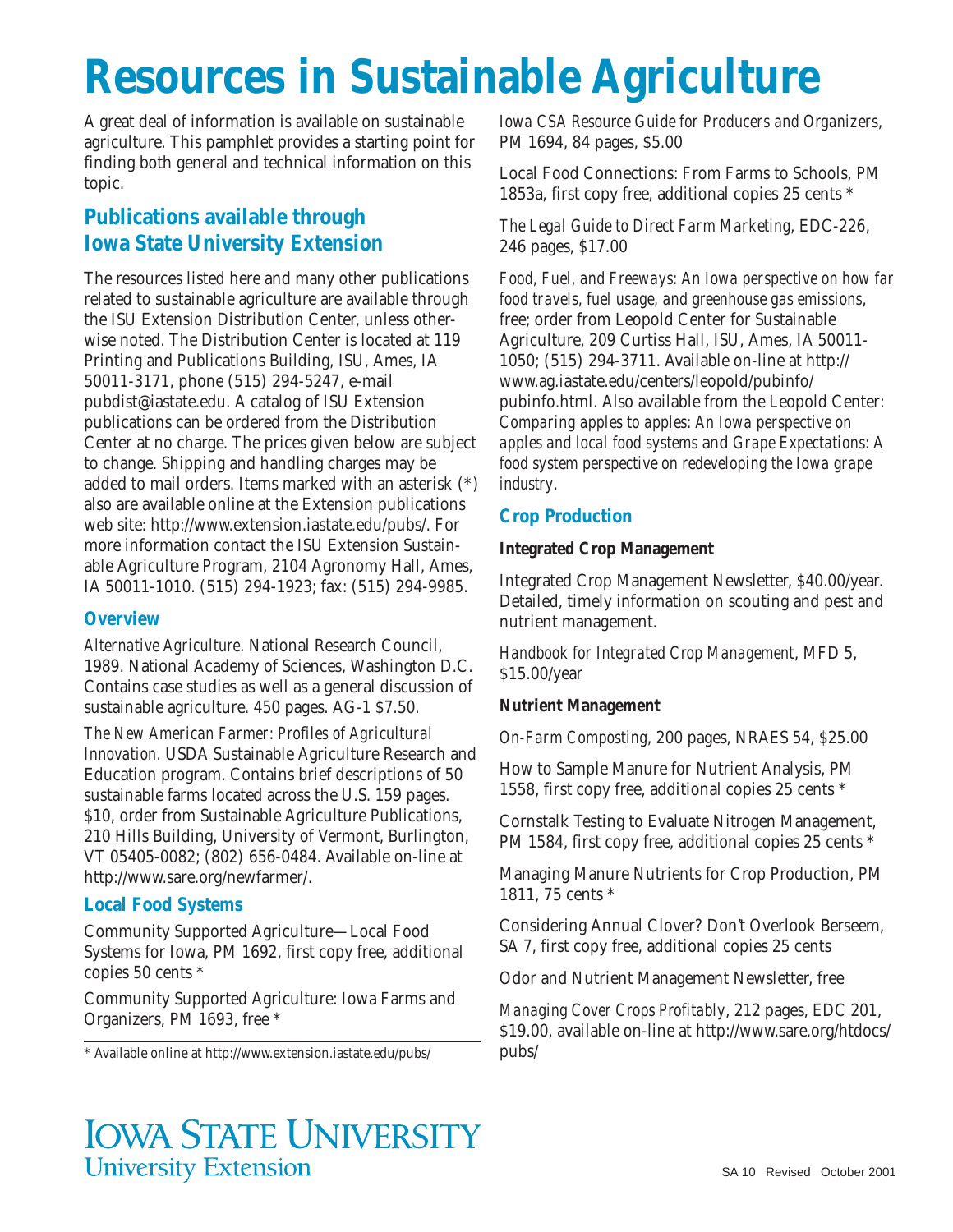#### **Pest Management**

Eight Ways to Reduce Pesticide Use, IPM 59, \$3.00 \*

Integrated Pest Management—Insect Pests of Corn, IPM 31, \$1.00

Beneficial Insects in Field Crops, IPM 34, \$1.00

Reducing Herbicide Use in Field Crops, IPM 36, 50 cents

IPM of First Generation European Corn Borer, IPM 37, \$1.50

*Integrated Pest Management—For Iowa Commercial Fruit and Vegetable Growers*, (notebook) PDO 83, \$28.00

Crop Management and Environmental Materials 1995, PM 1413, first copy free, additional copies 25 cents \*

Reducing Weed Pressure in Ridge-Till, SA 2, first copy free, additional copies 25 cents \*

European Corn Borer: Ecology and Management, NCR 327, \$5.00.

New Possibilities for Biological Control of European Corn Borer, SA 4, first copy free, additional copies 25 cents

Relative Emergence Sequence for Weeds of Corn and Soybeans, 1997, SA 11, first copy free, additional copies 25 cents \*

*Handbook for Integrated Crop Management***,** MFD 5, \$15.00

*Steel in the Field - A Farmer's Guide to Weed Management Tools* , 128 pages, EDC 125, \$18.00, excerpts available on-line at http://www.sare.org/htdocs/pubs/

*Managing Cover Crops Profitably*, 212 pages, EDC 201, \$19.00, available on-line at http://www.sare.org/htdocs/ pubs/

#### **Alternative Agricultural Enterprises**

(first copy free, additional copies 50 cents):

Strawberries, PM-1295A Sod Production, PM-1295B Maple Syrup Production, PM-1295C Christmas Trees, PM-1295D Fuelwood, PM-1295E Raspberries, PM-1295F Herbaceous Perennials, PM-1295G Angora Goats, PM-1295H Muskmelon, PM-1295I Broccoli and Cauliflower, PM-1295J Sweet Corn, PM-1295K

\* Available online at http://www.extension.iastate.edu/pubs/

Snap Beans, PM-1295L Rabbits, PM-1295M Beekeeping, PM-1295P

Alternative Crops Primer, AG 135, \$1.00

#### **Livestock**

Pasture Management Guide for Livestock Producers, PM 1713, \$10.00

Hoop Structures for Gestating Swine, AED 44, Midwest Plan Service, \$4.00

Managing Market Pigs in Hoop Structures, PIH-138, 50 cents

Swine System Options for Iowa Outdoor Pig Production: An Approach that Works, SA 9, 75 cents \*

Swine System Options for Iowa, SA 12, first copy free, additional copies 75 cents

*Organic Poultry Resource Manual*, \$15.00, order from Jefferson County Extension, 2606 W. Burlington, Fairfield, IA 52556, phone: (641) 472-4166, or access on the web at http://www.iowaagopportunity.org/ poultry/poultrymanual.html

Warm-Season Grasses for Hay and Pasture, PM 569, first copy free, additional copies 25 cents \*

Composting Dead Livestock: A New Solution to an Old Problem, SA 8, 75 cents \*

#### **Environmental Quality**

Stewards of Our Streams—Riparian Buffer Systems, PM 1626A, first copy free, additional copies \$1.50

Stewards of Our Streams—Buffer Strip Design, Establishment and Maintenance, PM 1626B, first copy free, additional copies 50 cents \*

Vegetative Filter Strips—For Improved Surface Water Quality, PM 1507, first copy free, additional copies 25 cents \*

Agricultural Pesticide Impacts on Prairie Wetlands, PM 1520, free \*

Agricultural Pesticides and Wildlife—A Balancing Act, PDO 36, first copy free, additional copies 10 cents

*Sustainable Agriculture and Wildlife: Piecing Together a Habitat Puzzle*, (youth education curriculum) EDC 3, \$25.00

*Conservation Reserve Program Resource Manual*, EDC 17, \$40.00

Conservation Reserve Program Series, CRP 1-21, first copies free, additional copies 10 to 50 cents each \*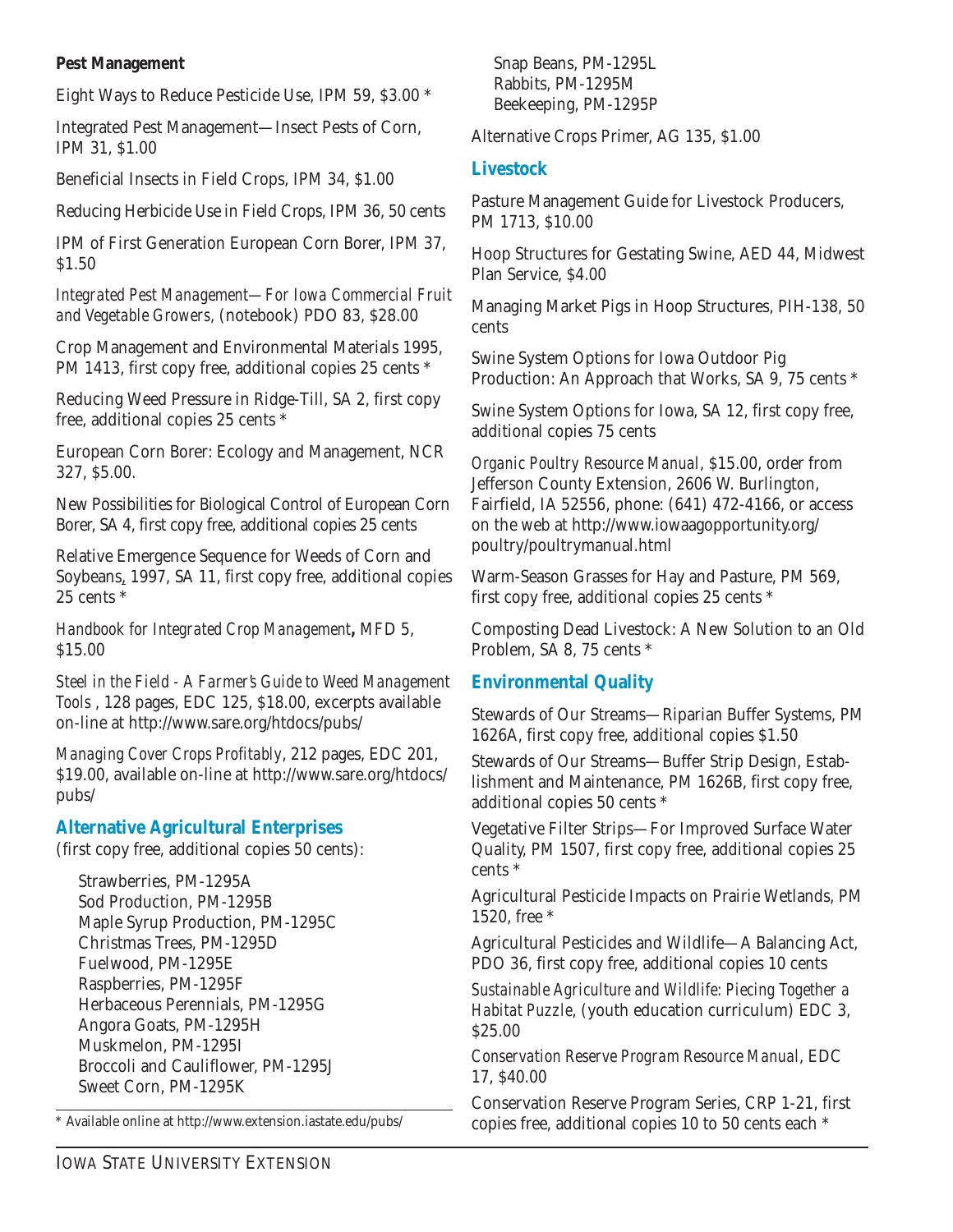### **Videos**

Videos can be a great tool for introducing sustainable agriculture concepts to a group, and they can also provide a visual dimension absent in printed publications.

*Farm to Market: A Journey of Change and Independence.* 20 minutes on innovative marketing approaches by sustainable farmers across America. Available for sale (\$20.00) from the ISU Extension Sustainable Agriculture Program, 2104 Agronomy Hall, ISU, Ames, IA 50011. (515) 294-1923.

*Walking the Journey. . . Sustainable Agriculture that Works*. 22 minutes. An introduction to Dick and Sharon Thompson's farm and their journey towards a more sustainable agriculture. Available for sale (\$39.00) from the ISU Instructional Technology Center, 1200 Communications Building, ISU, Ames, IA 50011. (515) 294- 8026.

*Managed Grazing*. Five videos, 12 to 21 minutes each, on managing pasture plants, animal management, yearround resource management, fencing and watering, and a general introduction. Available for sale (full set \$35.00) from Dan Morrical, Animal Science Department, 337 Kildee Hall, ISU, Ames, IA 50011-3150, (515) 294-2904, fax (515) 294-3795.

*Touch the Earth . . . A Perspective on Agricultural Stewardship*. 20 minutes, provides an introduction to the concepts of sustainable agriculture and examples from around the US. W.K. Kellogg Foundation. Available on loan from Jerry DeWitt or Practical Farmers of Iowa, ISU Agronomy Extension, Room 2104, Agronomy Hall, ISU, Ames, IA 50011-1010. (515) 294-1923, fax (515) 294-9985.

#### **Books**

Hundreds of books have been published on a wide range of topics related to sustainable agriculture.

*Future Horizons* is an annotated bibliography of sustainable agriculture books compiled in 1997. Copies can be ordered for \$ 10.00 from the Center for Applied Rural Innovation; Attn: Pam Murray; 221 Keim Hall; University of Nebraska; Lincoln, NE 68583-0953; (402) 472- 9383; pmurray1@unl.edu, or you can access the bibliography at http://www.ianr.unl.edu/ianr/csas/ extvol6.htm.

Prairie Talk is an educational resource group that sponsors a lending library with books and videos about organic farming practices. These resources are housed at the Solon, Iowa, Public Library and are available to public library patrons throughout Iowa via interlibrary loan. For a listing, write to Prairie Talk at P.O. Box 733, Solon, IA 52333 or check the website at http://www.prairietalk.org.

The National Agricultural Library has compiled an extensive bibliography called "Sustainable Agriculture in Print: Current Books, *Special Reference Briefs Series* no. SRB 97-05," and it can be accessed on the web at http://www.nal.usda.gov/afsic/AFSIC\_pubs/srb97- 05.htm, or it can be ordered from the Alternative Farming Systems Information Center, 10301 Baltimore Ave., Room 304, Beltsville, MD 20705-2351, Phone: (301) 504-6559.

The following organizations sell books on sustainable agriculture. Contact them for booklists and ordering information.

Country Store Books, 2101 W Broadway, PMB 229, Columbia MO 65203-1261, phone: (573) 442-9887

Chelsea Green Publishing Company, P.O. Box 428, Gates-Briggs Building #205, White River Junction, VT 05001, phone: (800) 639-4099, http://www.chelseagreen.com

### **Periodicals**

*Small Farm Today*, bimonthly magazine, focuses on raising and marketing alternative crops, as well as other issues relevant to small farms. Also contains advertisements and information from alternative farm supply sources. \$23.95/year, 3903 W. Ridge Trail Road, Clark, MO 65243-9525, http://www.smallfarmtoday.com

*Growing for Market*, edited by Lynn Byczynski, is a monthly newsletter focusing on marketing, production, tools and equipment, and financial aspects of growing vegetables, flowers, fruits, and herbs. \$30.00/yr (800) 307-8949; P.O. Box 3747, Lawrence, KS 66046; http://www.growingformarket.com

*Acres USA*, a monthly tabloid, focusing on organic agriculture, with a strong anti-establishment philosophy. (800) 355-5313; http://www.acresusa.com